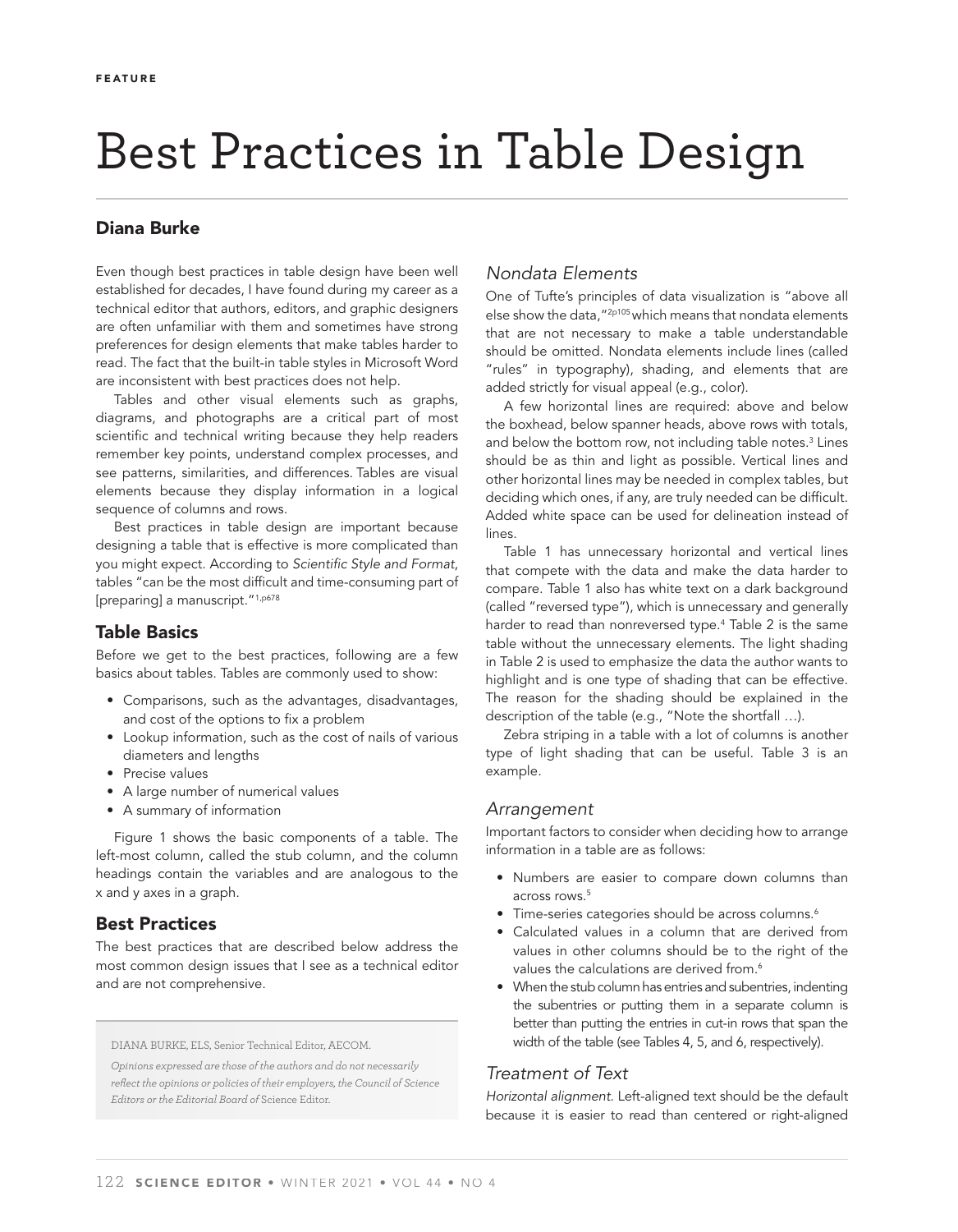|                                              |               | Table X: Estimated Housing Shortfall in the Region $\leftarrow$ Title |           |                          |              |
|----------------------------------------------|---------------|-----------------------------------------------------------------------|-----------|--------------------------|--------------|
| Boxhead (stubhead $\rightharpoonup$          | <b>Months</b> | <b>Displaced</b>                                                      |           | <b>Estimated housing</b> | Spanner head |
| + column headings)                           | post-event    | households                                                            | Available | Shortfall                |              |
|                                              | 1             | 404.300                                                               | 9.600     | 394,700                  |              |
| Stub column $\rightarrow$                    | 3             | 352,400                                                               | 89,900    | 262,500                  | Body         |
|                                              | 6             | 276,800                                                               | 145,600   | 131.200                  |              |
|                                              | 9             | 95,400                                                                | 92.300    | 3,100                    |              |
| Table notes - Source: Hazus damage estimates |               |                                                                       |           |                          |              |

Figure 1. Basic components of a table.

| <b>Months</b> | <b>Displaced</b> | <b>Estimated housing</b> |                  |
|---------------|------------------|--------------------------|------------------|
| post-event    | households       | <b>Available</b>         | <b>Shortfall</b> |
|               | 404.300          | 9.600                    | 394.700          |
| 3             | 352,400          | 89,900                   | 262,500          |
| 6             | 276,800          | 145.600                  | 131,200          |

Table 1. Estimated Housing Shortfall in the Region

| Table 2. Estimated Housing Shortfall in the Region |  |
|----------------------------------------------------|--|
|----------------------------------------------------|--|

| Months     | <b>Displaced</b> | <b>Estimated housing</b> |           |  |
|------------|------------------|--------------------------|-----------|--|
| post-event | households       | Available                | Shortfall |  |
| 1          | 404,300          | 9,600                    | 394,700   |  |
| 3          | 352,400          | 89.900                   | 262,500   |  |
| 6          | 276,800          | 145,600                  | 131,200   |  |

| Station                                                                                       | P601 | P603                                                                          | P605 | P607 | P611 | P613 | P615 | P617 |
|-----------------------------------------------------------------------------------------------|------|-------------------------------------------------------------------------------|------|------|------|------|------|------|
| Mangonia Park   4:00 am   4:40 am   5:20 am   6:00 am   6:40 am   7:00 am   7:30 am   8:00 am |      |                                                                               |      |      |      |      |      |      |
| W. Palm Beach   4:06 am   4:46 am   5:26 am   6:06 am   6:46 am   7:06 am   7:36 am   8:06 am |      |                                                                               |      |      |      |      |      |      |
| Lake Worth                                                                                    |      | 4:15 am   4:56 am   5:36 am   6:16 am   6:56 am   7:16 am   7:46 am   8:16 am |      |      |      |      |      |      |
| Boynton Beach   4:20 am   5:02 am   5:42 am   6:22 am   7:02 am   7:22 am   7:52 am   8:22 am |      |                                                                               |      |      |      |      |      |      |

| Table 4. Energy Assessment |           | Table 5. Ene |
|----------------------------|-----------|--------------|
| Category                   | Adequate? | Category     |
| Backup power               |           | Backup       |
| Critical loads             | v         | power        |
| <b>HVAC</b> loads          | N         |              |

| <b>HVAL IOADS</b>       | IΝ |
|-------------------------|----|
| Other loads             | N  |
| <b>Building systems</b> |    |
| Cooling                 | Y  |
| Heating                 | N  |

|  | Fable 5. Energy Assessment |  |
|--|----------------------------|--|
|  |                            |  |

| Category        | Subcategory       | Adequate? |
|-----------------|-------------------|-----------|
| <b>Backup</b>   | Critical loads    | Y         |
| power           | <b>HVAC</b> loads | N         |
|                 | Other loads       | N         |
| <b>Building</b> | Cooling           | Y         |
| systems         | Heating           | N         |

#### Table 6. Energy Assessment

| Category                | Adequate? |  |
|-------------------------|-----------|--|
| Backup power            |           |  |
| Critical loads          | Y         |  |
| HVAC loads              | N         |  |
| Other loads             | N         |  |
| <b>Building systems</b> |           |  |
| Coolina                 | Y         |  |
| Heating                 | N         |  |
|                         |           |  |

text. $^7$  Text in the stub column should always be left-aligned. $^3$ Column heading alignment should match the column alignment except that right-aligned columns should have centered headings.3

*Capitalization.* Sentence case should be the default because it is easier to read than title case (or headline style), and title case is easier to read than all caps.<sup>7</sup> In addition, sentence case requires less space than title case and all caps.

*Text direction.* Text should be horizontal because text in any other direction is hard to read.6 Long column headings may be abbreviated if the meaning is clear<sup>3</sup> to allow them to be horizontal. Sometimes flipping the columns and rows allows for horizontal text if doing so does not cause other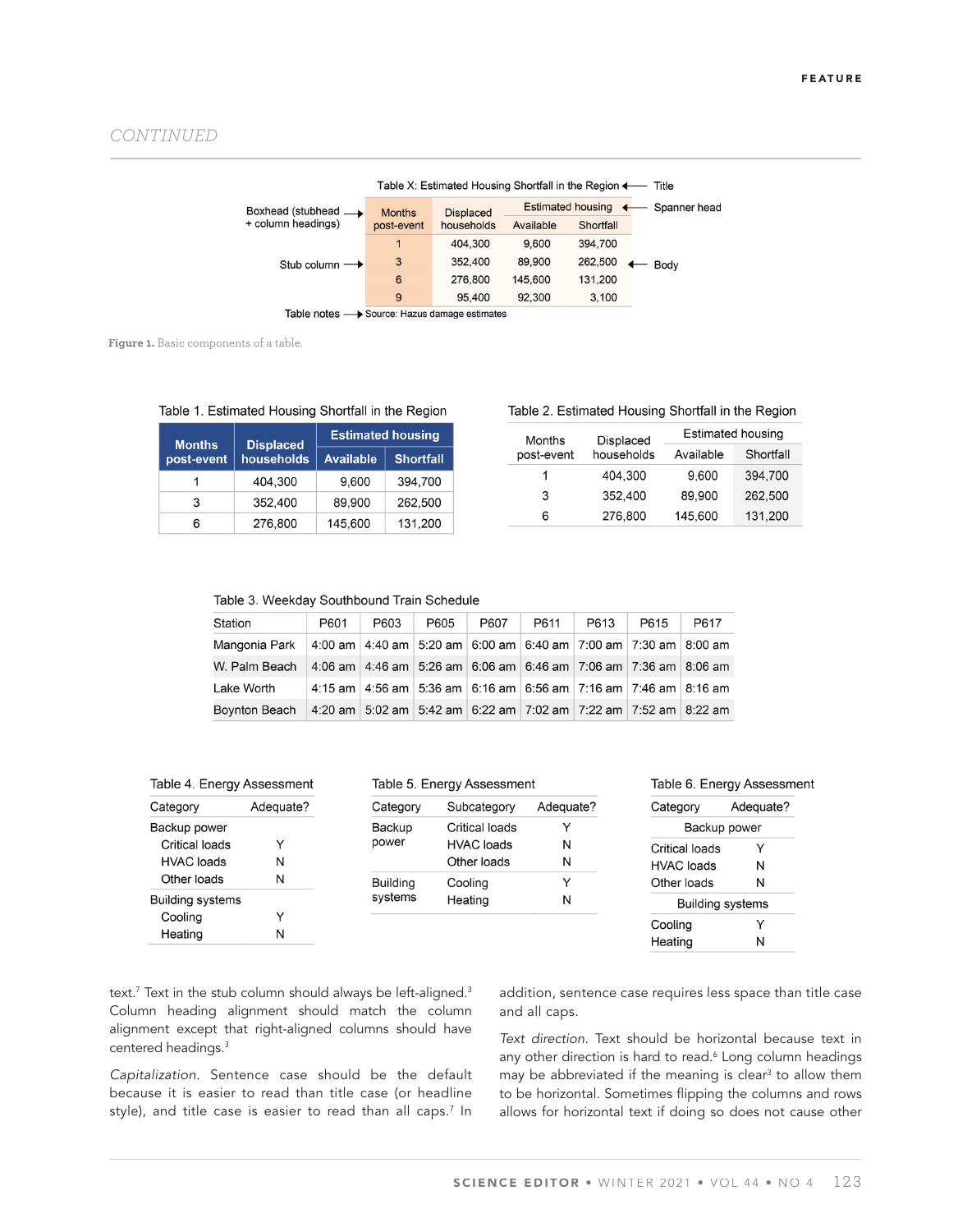### *CONTINUED*

|  | Table 7. Travel Distance |
|--|--------------------------|
|  |                          |

| Occupancy       | ã<br>ਨ<br>Φ<br>ה<br>פ | nouu<br>oath    | $\bar{\bar{\bar{\sigma}}}$<br><u>is</u> |
|-----------------|-----------------------|-----------------|-----------------------------------------|
| Residential     | 15 <sub>m</sub>       | 15 <sub>m</sub> | 99 m                                    |
| Storage         | 30 m                  | 30 m            | 122 m                                   |
| <b>Business</b> | 15 <sub>m</sub>       | 30 m            |                                         |

| Occupancy       | Dead-end<br>corridor (m) | Common<br>path(m) | Travel<br>distance (m) |
|-----------------|--------------------------|-------------------|------------------------|
| Residential     | 15                       | 15                | 99                     |
| Storage         | 30                       | 30                | 122                    |
| <b>Business</b> | 15                       | 30                | 91                     |

problems. Tables 7 and 8 show a comparison of vertical and horizontal text.

*Line length.* Line length is an important factor in readability in general, not just in tables. Lines that are too short require the eye to change direction every few words, which is tiring. Lines that are too long make finding the next line difficult and affect the reader's focus because the brain is energized at the beginning of a line, but the focus dwindles over the duration of the line.<sup>8</sup>

Line length can be measured in characters per line (cpl), including spaces. According to Butterick, the recommended range is between 45 and 90 cpl,<sup>9</sup> and according to Schriver, the optimal range is 50 to 70 cpl.<sup>10</sup> Other sources recommend slightly different ranges. Table 9 shows line lengths that are too short, within the optimal range, and too long.

#### *Al ignment of Numbers in a Column*

Numbers in a column should be aligned as follows:

- Right-aligned: Numbers with the same unit of measure and same number of decimal points, including none<sup>1</sup> (see Table 10)
- Decimal-aligned: Numbers with the same unit of measure and different number of decimal points<sup>11</sup> (see Table 11)

• Left-aligned or centered: Numbers with different units of measure<sup>1</sup> (see Table 12)

### *C olumns*

*Headings.* Every column should have a heading except the stubhead, which may be omitted if the entries in the stub column are self-explanatory or too different to make a heading possible.3 Column headings should be as brief as possible<sup>3</sup> and as noted earlier, may be abbreviated if the meaning is clear.

*Space between columns.* Column width depends on column content, but the space between columns in a given table should be consistent and the minimum needed to delineate columns visually.12 Tables are sometimes stretched so they span the page margins or column width, but unnecessary space between columns makes tables harder to read.

#### *Vertical Alignment*

Column headings that occupy two or more lines should align on the lowest line.3 Nonheading rows with multiple lines should align at the top.6 Few says to "be careful to align the edges of text … so readers … can scan down and across without disruption."6,p124 Vertically centering text in a row is disruptive

| Table 9. Line Length    |                                                                                                                                                                                                                                                  |  |
|-------------------------|--------------------------------------------------------------------------------------------------------------------------------------------------------------------------------------------------------------------------------------------------|--|
| Line length             | Example                                                                                                                                                                                                                                          |  |
| Too short               | 27 cpl:<br>Lorem ipsum dolor sit amet,<br>consectetur ut adipiscing                                                                                                                                                                              |  |
| Within<br>optimal range | 65 cpl:<br>Lorem ipsum dolor sit amet, consectetur adipiscing elit, sed do<br>eiusmod tempor incididunt ut labore et dolore magna aliqua. Ut ad                                                                                                  |  |
| Too long                | 114 cpl:<br>Lorem ipsum dolor sit amet, consectetur adipiscing elit, sed do eiusmod tempor incididunt ut labore et sint dolore<br>magna aligua. Ut enim ad minim veniam, quis nostrud exercitation ullamco laboris nisi ut aliguip ex ea commodo |  |

cpl = characters per line (including spaces)

#### Table 8 Travel Distance